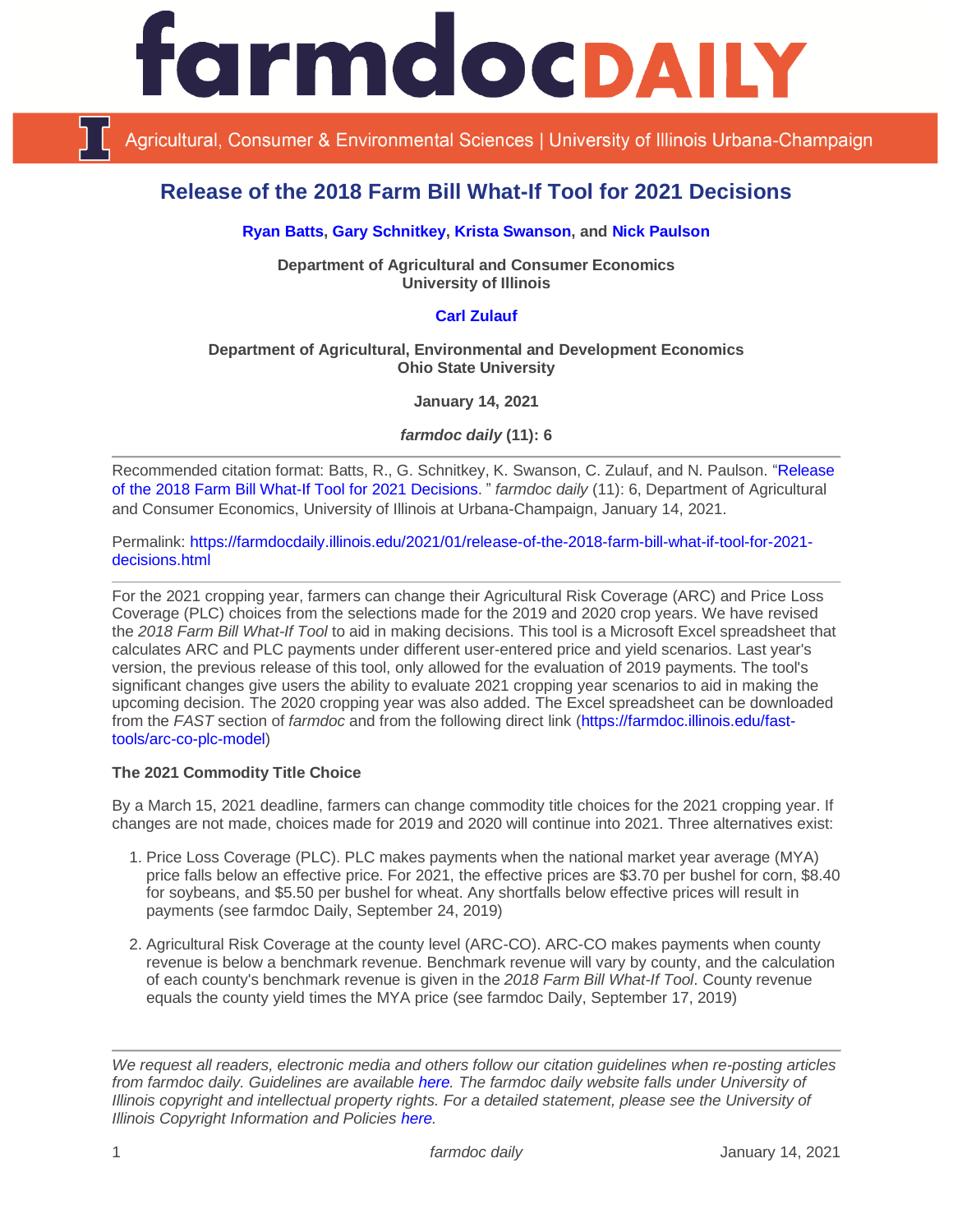3. Agricultural Risk Coverage at the individual level (ARC-IC). ARC-IC makes payments when revenue from a farm is below a benchmark revenue. ARC-IC's revenue is aggregated across all crops grown on the farm. Similarly, the benchmark revenue is based on historical yields from crops grown on the farm (see farmdoc Daily, October 29, 2019 and January 7, 2020)

This decision for the 2021 cropping year differs from the decision made last year that applied to both the 2019 and 2020 cropping years because it is for only one year, and that year is an upcoming year for which both yield and price are unknowns. Last year farmers had the advantage of already knowing 2019 yields and being about halfway through the marketing year for estimating market year average price. Using that information, the two-year decision was likely based on the option that provided the greatest income enhancement for 2019 as opposed to a risk management decision this year.

For 2019 and 2020, 75.5% of U.S. corn base acres were enrolled in PLC and 79.7% of U.S. soybean acres were enrolled in ARC-CO (*farmdoc daily* [April 30, 2020\)](https://farmdocdaily.illinois.edu/2020/04/farm-program-update-arc-plc-enrollment.html). Corn and soybeans were the only two commodities for which more than 2% of base acres were enrolled in ARC-IC, with 5.9% of corn base acres and 6.2% of soybean base acres. Because ARC-IC pays on only 65% of base acres versus 85% for the other programs, generally ARC-IC would not be expected to be the selection with the largest payment probably (*farmdoc daily* [October 29, 2019\)](https://farmdocdaily.illinois.edu/2019/10/the-case-for-looking-at-the-arc-ic-arc-individual-program-option.html).

However, exceptional circumstances due to delayed and prevented planting in 2019, along with the ability to change commodity title choices in 2021, made ARC-IC a more attractive alternative on FSA farms that were 100% prevent plant or had low yields (*farmdoc daily* [January 7, 2020\)](https://farmdocdaily.illinois.edu/2020/01/arc-ic-in-2019-release-of-a-2019-arc-ic-payment-calculator.html).

Farmers and landowners can make the PLC and ARC-CO choices for each program crop on a Farm Service Agency (FSA) farm. When ARC-IC is selected, it applies to all program crops grown on the farm. If more than one FSA farm is enrolled in ARC-IC in a state, revenues are aggregated across all FSA farms enrolled in that program.

## **ARC-CO PLC Comparison**

There are three sub-tools within the *2018 Farm Bill What-If Tool*:

- 1. ARC-CO PLC Comparisons shows PLC and ARC-CO payments for a county-crop comparison made by the user.
- 2. ARC-IC Payment Calculator (For one FSA farm) shows ARC-IC payments for one farm enrolled in ARC-IC.
- 3. ARC-IC payment Calculator (for multiple FSA farms) shows payments when more than one FSA farm is enrolled in a state.

Figure 1 shows the input screen when "ARC-CO PLC Comparisons" is selected. In Figure 1, payments are shown for corn base acres in LaSalle County, Illinois (see input screen in the upper left of Figure 1). The practice for corn in LaSalle County is "All." Some counties have irrigated and non-irrigated practices. In those cases, there will be a choice under the practice selection in the input section.

The selection for a year in Figure 1 is 2021. Three years can be selected:

- 1. 2019: Payments for 2019 have been made in late 2020. The tool will bring in the actual county yield and MYA price to calculate commodity title payments for 2019.
- 2. 2020: Commodity title selections for 2020 have already been made. Selecting 2020 allows estimation of likely 2020 commodity title payments that will be received in late 2020. At this point, the 2020 county yield and 2020 MYA price that come in as defaults are estimates. The Default yield and price values for 2020 can be changed to consider payment levels under different scenarios. Final yields, prices, and payments rates for ARC-CO and PLC will not be known and made until the early fall of 2021.
- 3. 2021: The 2021 selection will estimate payments for the 2021 cropping year. Commodity title choices can be changed for 2021 by the March 15, 2021 deadline. The selection of 2021 will bring in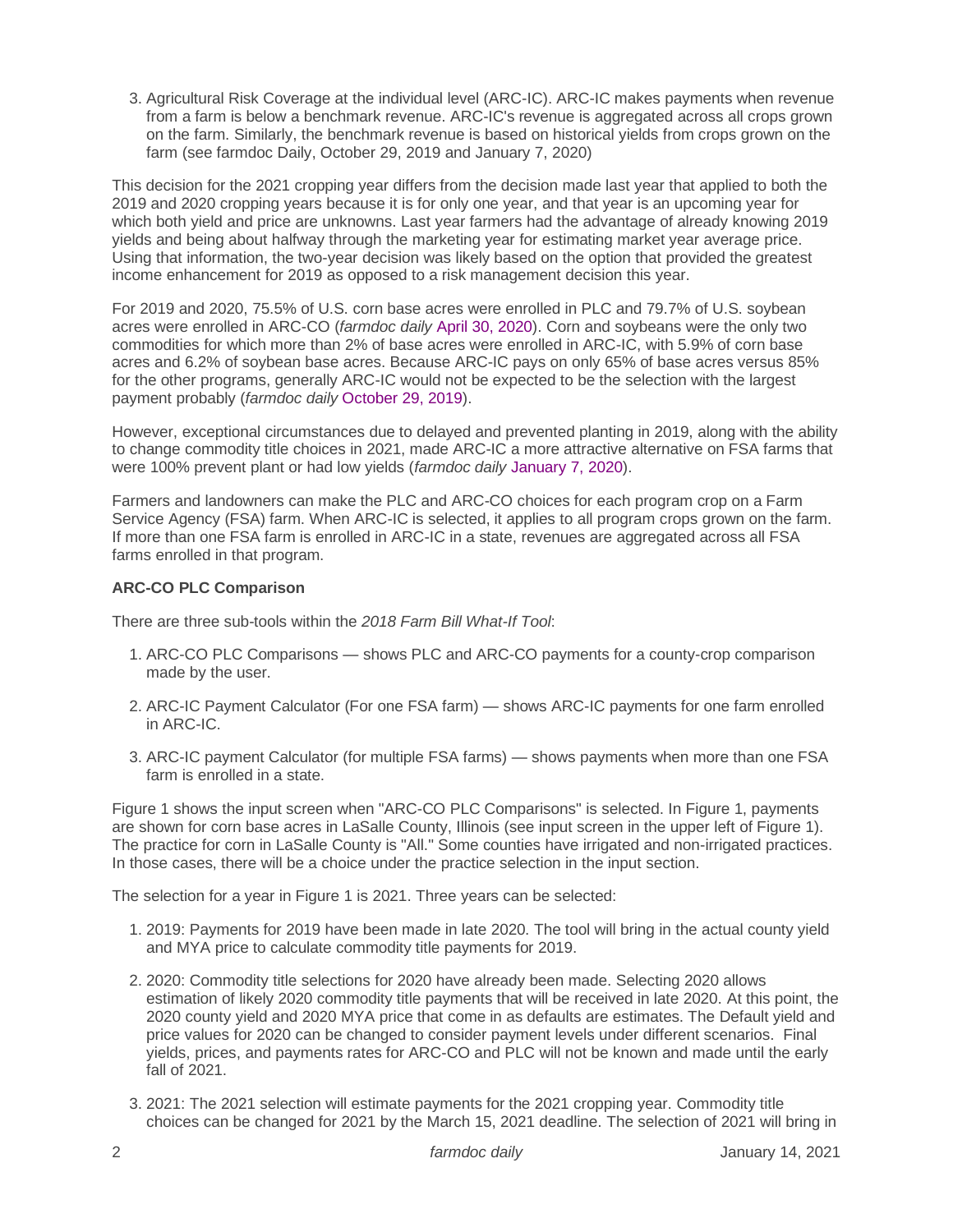all historical yields needed to calculated benchmark yields and prices. The 2021 county yield and MYA price are not known at this point. Estimates for 2021 county yield and MYA price are provided as a default, and users can change as desired to estimate payments under different scenarios. Final yields, prices, and payments rates for ARC-CO and PLC will not be known and made until the early fall of 2022,

|                          | State Illinois               |                                                                                                                                                                                                                     |                        | <b>Use Defaults</b>                                                                                               |                    |        |                                                                                                                                                                                                                                                                                       |                                |
|--------------------------|------------------------------|---------------------------------------------------------------------------------------------------------------------------------------------------------------------------------------------------------------------|------------------------|-------------------------------------------------------------------------------------------------------------------|--------------------|--------|---------------------------------------------------------------------------------------------------------------------------------------------------------------------------------------------------------------------------------------------------------------------------------------|--------------------------------|
|                          | County LaSalle               |                                                                                                                                                                                                                     | Help                   |                                                                                                                   |                    |        | <b>AST</b>                                                                                                                                                                                                                                                                            |                                |
|                          | Crop Corn                    |                                                                                                                                                                                                                     |                        |                                                                                                                   |                    |        |                                                                                                                                                                                                                                                                                       |                                |
| Practice All             | PLC Yield 179<br>2021        |                                                                                                                                                                                                                     | Print                  |                                                                                                                   |                    |        |                                                                                                                                                                                                                                                                                       |                                |
| Year                     |                              |                                                                                                                                                                                                                     |                        |                                                                                                                   |                    |        |                                                                                                                                                                                                                                                                                       |                                |
| Default PLC Yield<br>179 |                              |                                                                                                                                                                                                                     |                        | Menu                                                                                                              |                    |        |                                                                                                                                                                                                                                                                                       |                                |
|                          |                              | <b>Calculation of PLC and ARC-CO Payments</b>                                                                                                                                                                       |                        |                                                                                                                   |                    |        |                                                                                                                                                                                                                                                                                       |                                |
|                          |                              |                                                                                                                                                                                                                     | Payment <sup>3,4</sup> |                                                                                                                   | Benchmark          |        | <b>ARC-CO Calculations</b>                                                                                                                                                                                                                                                            |                                |
| Year                     | County<br>Yield <sup>1</sup> | MYA<br>Price <sup>2</sup>                                                                                                                                                                                           | PLC                    | ARC-CO                                                                                                            | Yield <sup>5</sup> | Price® | Guarantee'                                                                                                                                                                                                                                                                            | County<br>Revenue <sup>8</sup> |
|                          | Rar                          | S/Bu                                                                                                                                                                                                                |                        |                                                                                                                   |                    |        |                                                                                                                                                                                                                                                                                       |                                |
|                          |                              |                                                                                                                                                                                                                     |                        |                                                                                                                   |                    |        |                                                                                                                                                                                                                                                                                       |                                |
|                          |                              |                                                                                                                                                                                                                     |                        | \$/base acre                                                                                                      |                    | 5/Bu   | \$ per base acre                                                                                                                                                                                                                                                                      |                                |
| 2021                     | 218                          | 4.00                                                                                                                                                                                                                | \$0                    | <b>SO</b>                                                                                                         | 217.7              | 3.70   | 692.75                                                                                                                                                                                                                                                                                | 870.84                         |
| Default<br>$\mathbf{1}$  | 217.71                       | 4.00                                                                                                                                                                                                                |                        |                                                                                                                   |                    |        |                                                                                                                                                                                                                                                                                       |                                |
|                          |                              |                                                                                                                                                                                                                     |                        | <sup>2</sup> Market year average (MYA) prices impact both PLC and ARC-CO payments.                                |                    |        | County yields impact ARC-CO payments. 2018 yields enter into 2020 ARC-CO benchmark calculations. The 2018 yield is an estimate.<br>3 PLC payments equal PLC yield x (effective reference price - higher of MYA price or loan rate) x .85. PLC payment calculations are shown in Table |                                |
| 1 below.<br>ä            |                              | <sup>5</sup> Benchmark yield calculations are shown in Table 2 and 3 below.<br><sup>6</sup> Benchmark price calculations are shown in Table 3 below.<br>7 Guarantee equals .86 x benchmark yield x benchmark price. |                        | ARC guarantee, zero otherwise. Guarantee and revenue calculations are shown in the green ARC-CO Calculations box. |                    |        | Equals .85 x minimum of (ARC guarantee - county revenue) or (10% of benchmark yield x benchmark price), when county revenue is less than                                                                                                                                              |                                |
|                          |                              | 8 County revenue equals county yield x MYA price.                                                                                                                                                                   |                        |                                                                                                                   |                    |        | For estimates of expected values of ARC-CO and PLC payments see the Gardner Program Payment                                                                                                                                                                                           |                                |

#### **Calculation of PLC and ARC-CO Payments**

In Figure 1, a 218 bushel per acre county yield and a \$4.00 MYA price are entered for 2021. The 218 yield is an estimate of the yield given that a normal cropping year occurs. The \$4.00 price is a current projection of the 2021 MYA price. This combination of county yield and MYA price will not generate either PLC or ARC-CO payments (see Figure 1).

PLC will make payments when the 2021 MYA price is below the \$3.70 reference price. In Figure 1, the PLC yield is 179 bushels per acre. At that PLC yield, a \$3.60 MYA price would generate a \$15 per acre PLC payment. However, that \$3.60 MYA pri0ce and the estimated 218 county yield would not generate an ARC-CO payment.

ARC-CO will generate payments when county revenue is below the county guarantee of \$692.75 per acre (see Figure 1). County revenue could fall below the \$692.75 guarantee with a combination of a lower county yield or MYA price. At a \$4.00 MYA price, county yields would have to fall below 174 bushels per acre before ARC-CO payments result. At a 218 county yield, MYA prices have to fall below \$3.18 per bushel before ARC-CO payment occurs.

#### **2021 Decisions**

The *2018 Farm Bill What-If Tool* can be used to aid in making commodity title choices for the 2021 year that can be changed by March 15, 2021. If a decision to change is not communicated to FSA, choices made for the 2019 and 2020 crop years will continue into 2021.